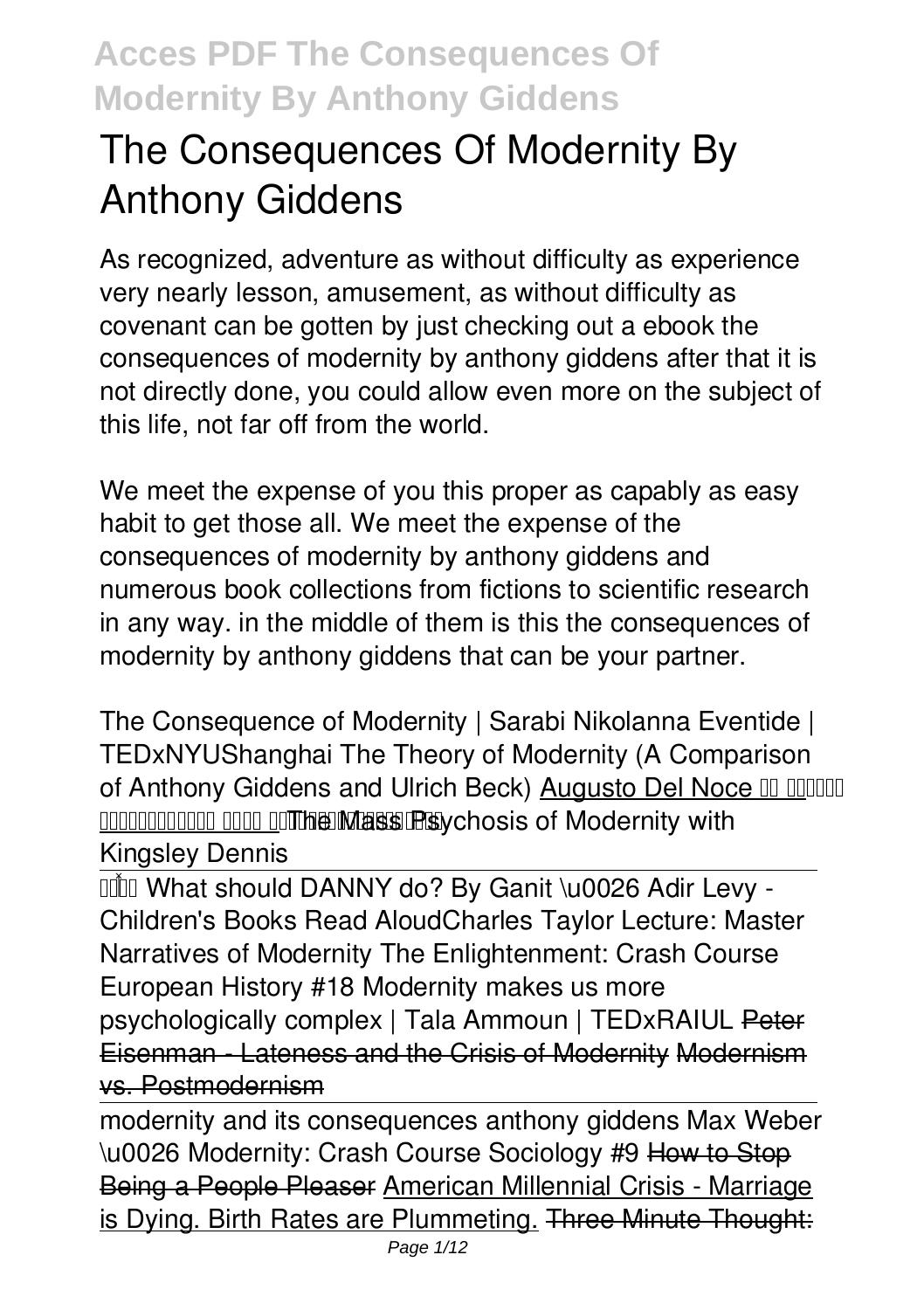What Is Governmentality? Bill Kristol: 'I'm Finished with Donald Trump' Dr. Peter Berger on Religion \u0026 Modernity *What is Modernity*

What If Everybody Did That? | Social Skills for Kids | Read AloudSociology - Postmodernism **Harvey Mansfield on Niccolò Machiavelli and the Origins of Modernity** *HISTORY OF IDEAS - Modernity 5 Reasons the Modern World Is so Ugly How the Modern World Makes Us Mentally Ill In The Real World: The Consequences of Modernity in Japan at the Venice Biennale* **What is Modernity? Foucault,**

**Governmentality, \u0026 the Plague**

Forgery in Georgian London*The World After: Bruno Latour and Hartmut Rosa on the consequences of the coronavirus crisis* **The Consequences Of Modernity By**

The Consequences of Modernity: Amazon.co.uk: Giddens, Anthony: 9780745609232: Books. £13.17. RRP: £14.99. You Save: £1.82 (12%) Only 12 left in stock (more on the way). Available as a Kindle eBook. Kindle eBooks can be read on any device with the free Kindle app. Dispatched from and sold by Amazon.

**The Consequences of Modernity: Amazon.co.uk: Giddens ...** The Consequences of Modernity. Anthony Giddens. John Wiley & Sons, Apr 25, 2013 - Social Science - 200 pages. 0 Reviews. In this major theoretical statement, the author offers a new and provocative interpretation of the institutional transformations associated with modernity.

**The Consequences of Modernity - Anthony Giddens - Google Books**

But modernity also has a somber side that has become very important in the present century, such as the frequently degrading nature of modern industrial work, the growth of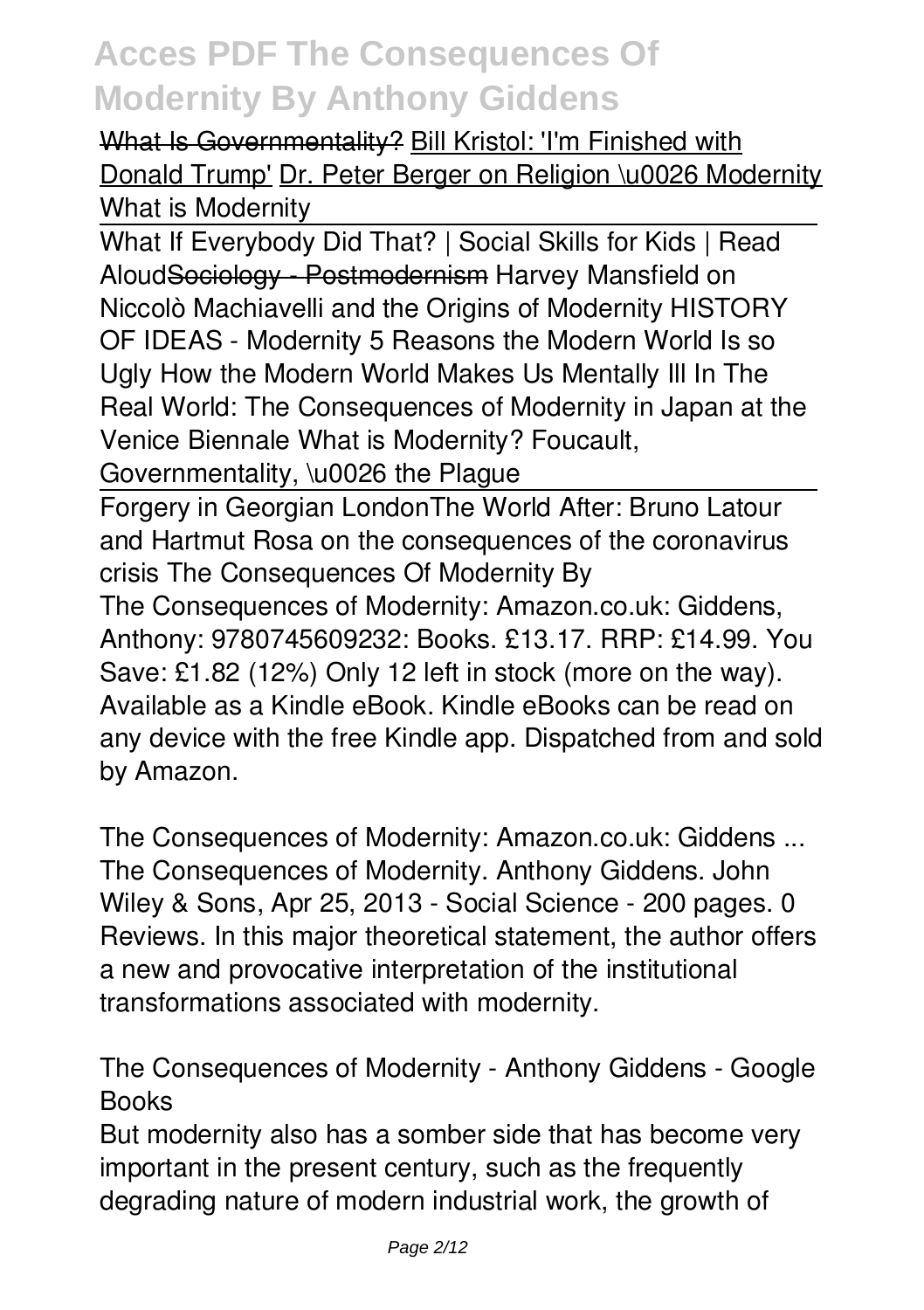totalitarianism, the threat of environmental destruction, and the alarming development of military power and weaponry.

**The Consequences of Modernity by Anthony Giddens** The condition of post-modernity is dis- tinguished by an evaporating of the "grand narrative3'- the overarching "story line" by means of which we are placed in history as beings having a definite past and a predictable future.

**The Consequences Modernity - Void Network** Buy The Consequences of Modernity by Anthony Giddens (ISBN: 9780745609232) from Amazon's Book Store. Everyday low prices and free delivery on eligible orders.

**The Consequences of Modernity: Amazon.co.uk: Anthony ...** The distinctive characteristics of our major social institutions in the closing years of the twentieth century suggest that, rather than entering into a period of post-modernity, we are moving into a period of "high modernity" in which the consequences of modernity are becoming more radicalized and universalized than before.

**The Consequences of Modernity - Anthony Giddens - Google Books**

But modernity also has a somber side that has become very important in the present century, such as the frequently degrading nature of modern industrial work, the growth of totalitarianism, the threat of environmental destruction, and the alarming development of military power and weaponry.

**The Consequences of Modernity - Anthony Giddens - Google Books**

As a first approximation, let us simply say the following: "modernity" refers to modes of social life or organisation Page 3/12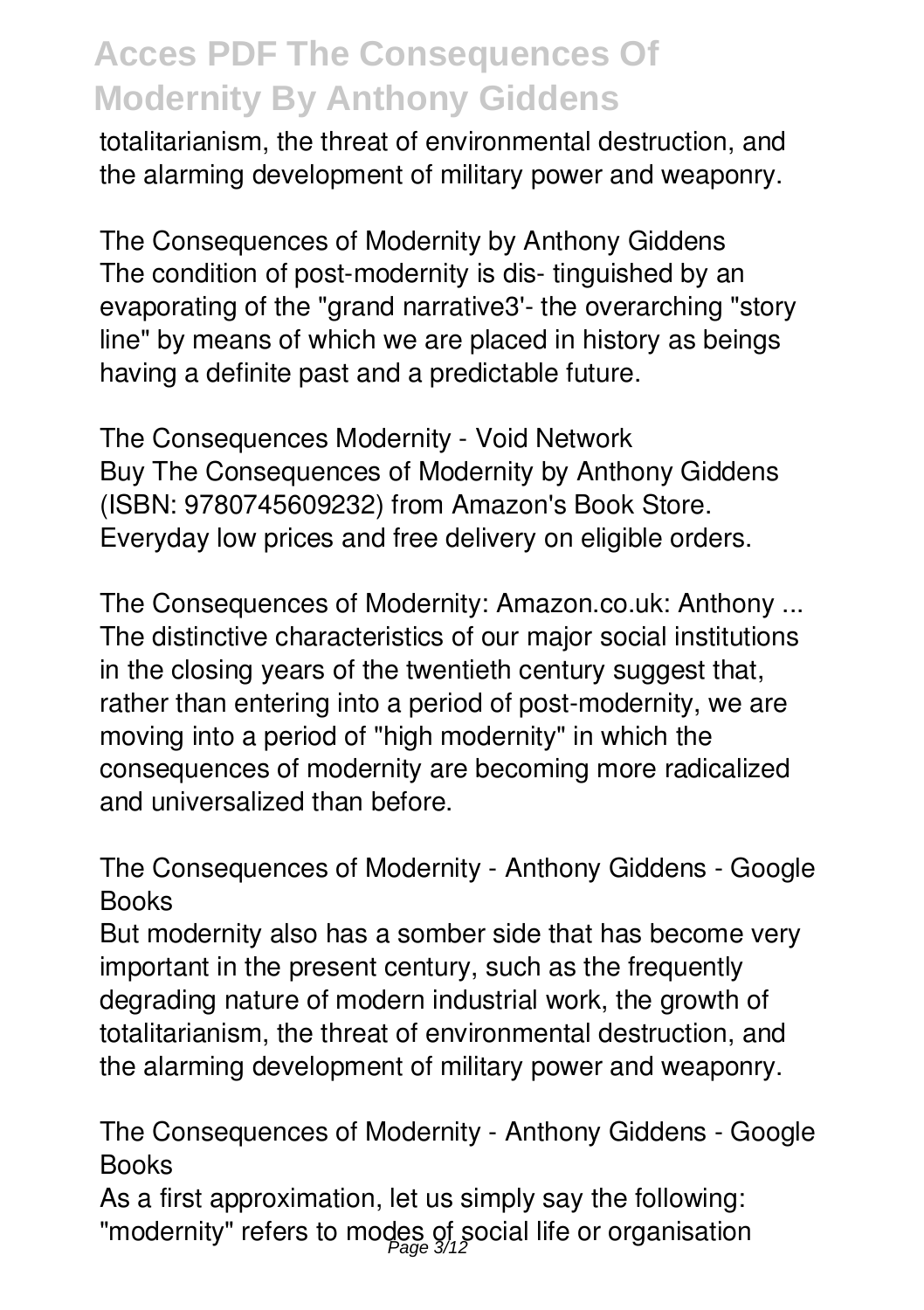which emerged in Europe from about the seventeenth century onwards and which subsequently be- came more or less worldwide in their influence.

**of Modernity Anthony Giddens - Universitas Brawijaya** But modernity also has a somber side that has become very important in the present century, such as the frequently degrading nature of modern industrial work, the growth of totalitarianism, the threat of environmental destruction, and the alarming development of military power and weaponry.

**The Consequences of Modernity | Anthony Giddens** Among the factors that shaped Modernism was the development of modern industrial societies and the rapid growth of cities, followed then by the horror of World War I. Modernism also rejected the certainty of Enlightenment thinking, and many modernists rejected religious belief.

### **Impact of Modernism on Society**

In The Consequences of Modernity (1990), Anthony Giddens offers an analysis of our times, which he hopes will diffuse the Dionysian celebrations of the post-age and the exaltations of postmodernism in social theory.

**The Consequences of Modernity: Giddens, Anthony ...** Sign in. 1996. Giddens. The Consequences of Modernity.pdf - Google Drive. Sign in

**1996. Giddens. The Consequences of Modernity.pdf - Google ...**

Whether or not The Consequences of Modernity was the last, best word on the decline of post-modernism, it forces us to reflect on the processes and products of social change attendant to globalization, as other reviewers have noted. Page 4/12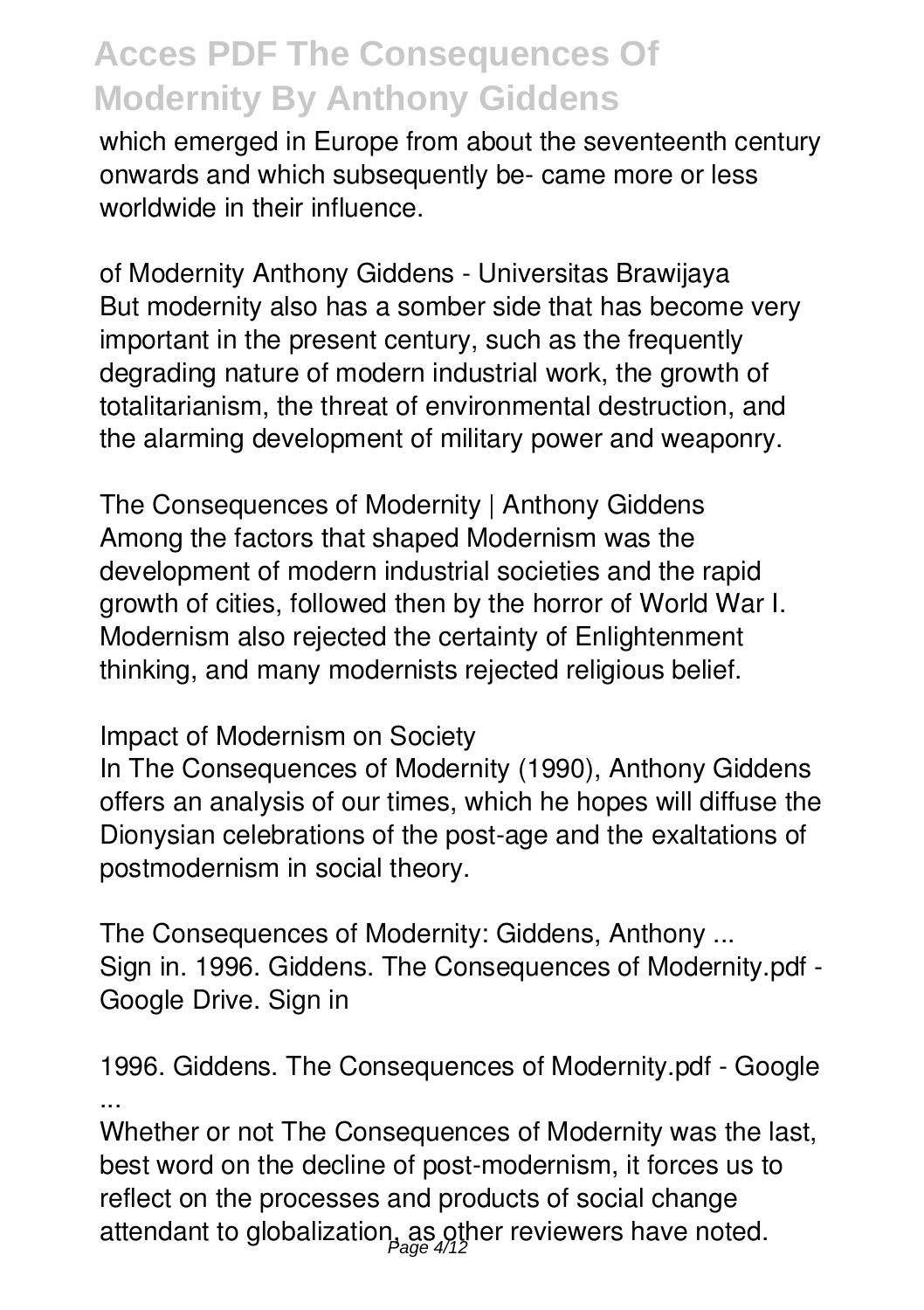Read more. 8 people found this helpful. Helpful.

**The Consequences of Modernity eBook: Giddens, Anthony ...** In developing an account of the nature of modernity, Giddens concentrates upon analyzing the intersections between trust and risk, and security and danger, in the modern world.

### **The Consequences of Modernity | Wiley**

Modernity, a topic in the humanities and social sciences, is both a historical period (the modern era) and the ensemble of particular socio-cultural norms, attitudes and practices that arose in the wake of the Renaissancelin the "Age of Reason" of 17th-century thought and the 18th-century "Enlightenment".Some commentators consider the era of modernity to have ended by 1930, with World War II ...

#### **Modernity - Wikipedia**

Late modernity brings us other problems, however, and Bauman draws on alternative psychological theories which suggest that contemporary men and women are not tormented by the pressure of ideals they cannot live up to, but by the absence of any such ideals, the dearth of recipes for a decent life and the lack of a predictable destination for our life itinerary. The result, for individuals, is mental depression, by which Bauman means feelings of impotence, of inadequacy to the tasks of life.

**Modernity and its consequences for wellbeing** But modernity also has a somber side that has become very important in the present century, such as the frequently degrading nature of modern industrial work, the growth of totalitarianism, the threat of environmental destruction, and the alarming development of military power and weaponry.The book builds upon the author's previous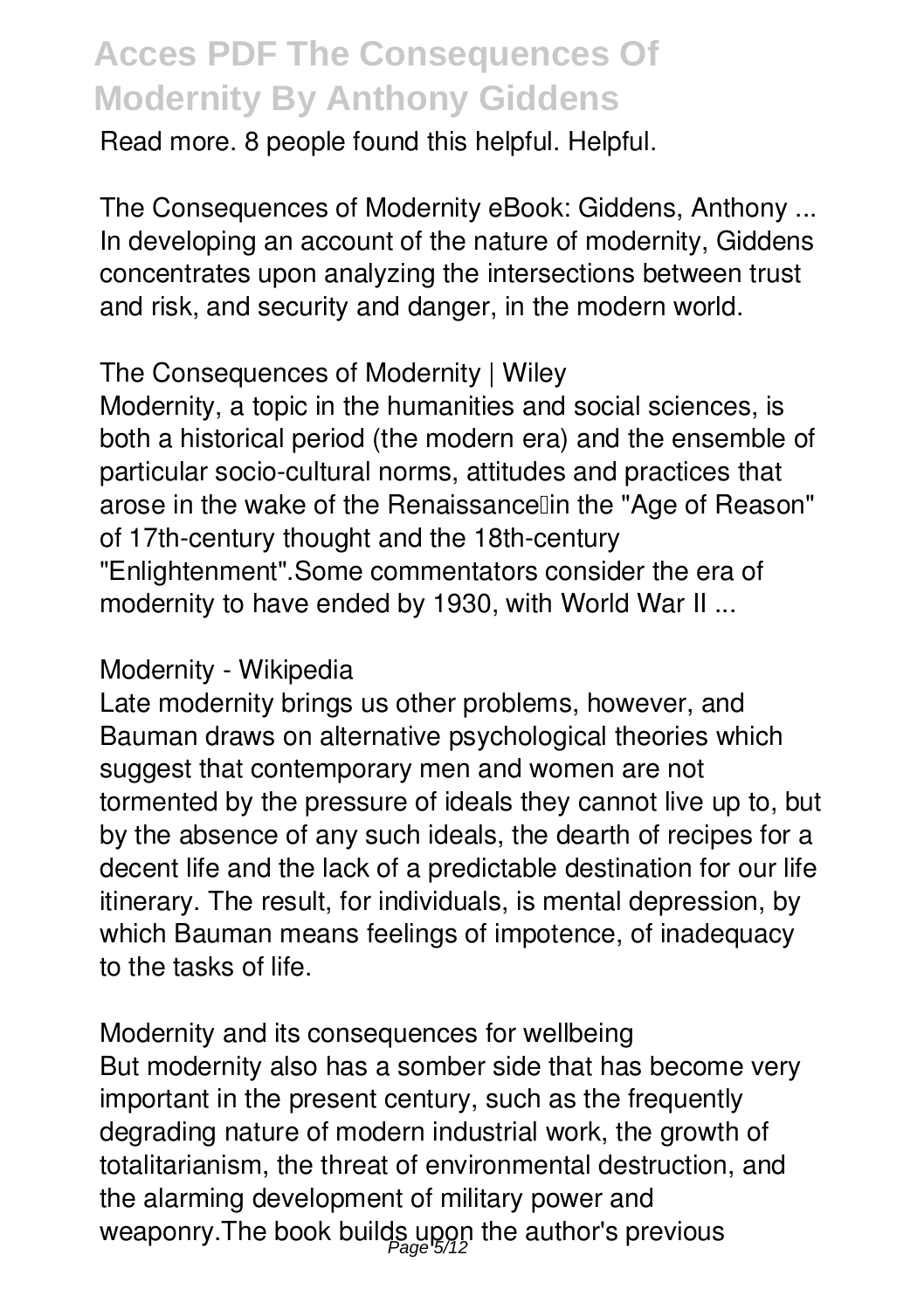theoretical writings and will be of great interest to those who have followed his work through the years.

**The Consequences of Modernity by A Giddens - AbeBooks** The distinctive characteristics of our major social institutions in the closing years of the twentieth century suggest that, rather than entering into a period of post-modernity, we are moving into a period of  $\mathbb{I}$ high modernity $\mathbb{I}$  in which the consequences of modernity are becoming more radicalized and universalized than before.

**The Consequences of Modernity - Anthony Giddens - Google Books** The Consequences of Modernity | Anthony Giddens | download | BIOK. Download books for free. Find books

In this major theoretical statement, the author offers a new and provocative interpretation of the institutional transformations associated with modernity. We do not as yet, he argues, live in a post-modern world. Rather the distinctive characteristics of our major social institutions in the closing period of the twentieth century express the emergence of a period of 'high modernity,' in which prior trends are radicalised rather than undermined. A post-modern social universe may eventually come into being, but this as yet lies 'on the other side' of the forms of social and cultural organization which currently dominate world history. In developing an account of the nature of modernity, Giddens concentrates upon analyzing the intersections between trust and risk, and security and danger, in the modern world. Both the trust mechanisms associated with modernity and the distinctive 'risk profile' it produces, he argues, are distinctively different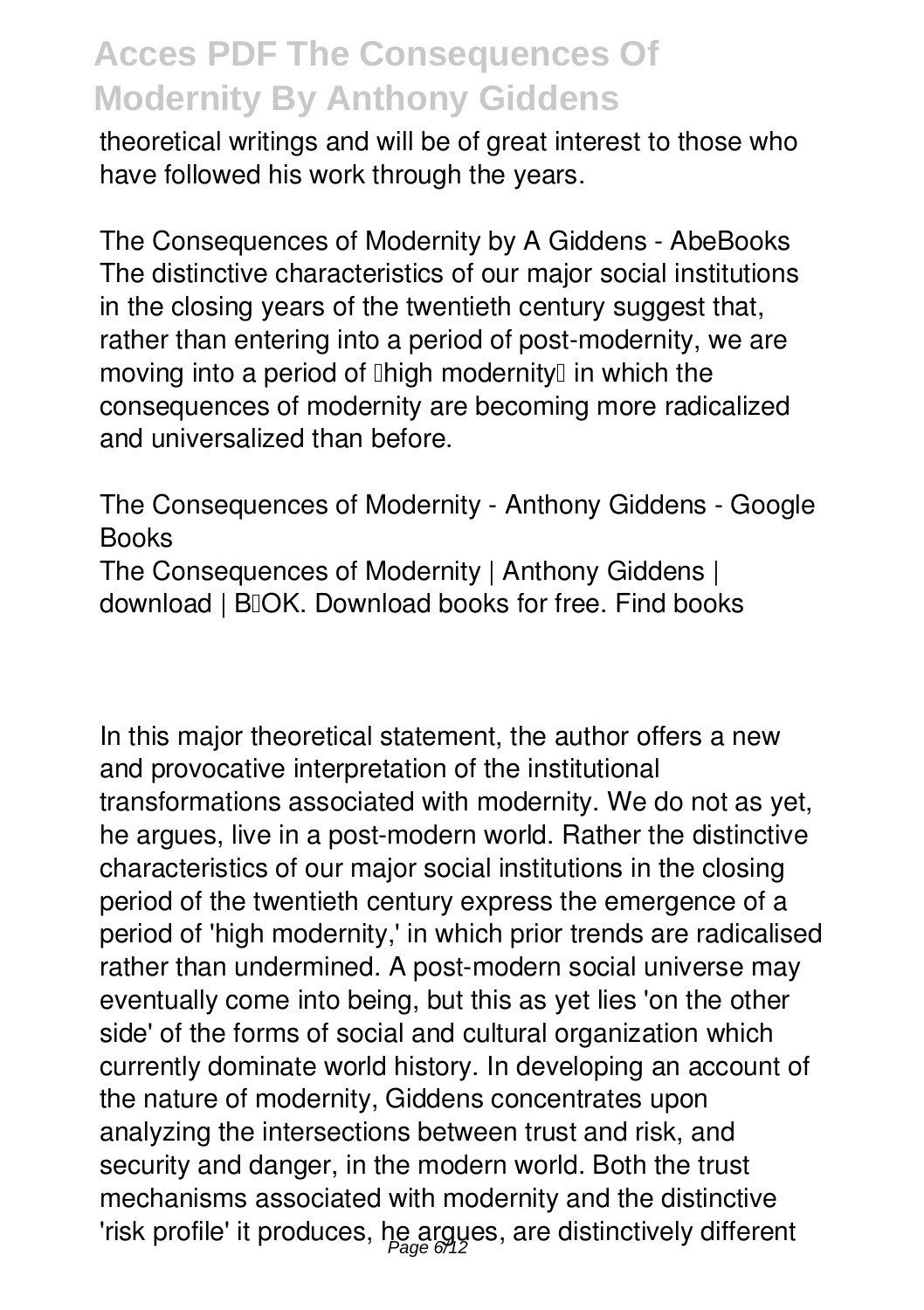from those characteristic of pre-modern social orders. This book build upon the author's previous theoretical writings, and will be of fundamental interest to anyone concerned with Gidden's overall project. However, the work covers issues which the author has not previously analyzed and extends the scope of his work into areas of pressing practical concern. This book will be essential reading for second year undergraduates and above in sociology, politics, philosophy, and cultural studies.

In this major theoretical statement, the author offers a new and provoctive interpretation of institutional transformations associated with modernity. What is modernity? The author suggests, IAs a first approximation, let us simply say the following: ImodernityI refers to modes of social life or organization which emerged in Europe from about the seventeenth century onwards and which subsequently became more or less worldwide in their influence. I We do not as yet, the author argues, live in a post-modern world. The distinctive characteristics of our major social institutions in the closing years of the twentieth century suggest that, rather than entering into a period of post-modernity, we are moving into a period of  $\mathbb{I}$ high modernity $\mathbb{I}$  in which the consequences of modernity are becoming more radicalized and universalized than before. A post-modern social universe may eventualy come into being, but this as yet lies on the other side of the forms of social and cultural organization that currently dominate world history. In developing a fresh characterization of the nature of modernity, the author concentrates on the themes of security versus danger and o trust versus risk . Modernity is a double-edged phenomenon. The development of modern social institutions has created vastly greater opportunities for human beings to enjoy a secure and rewarding existencethan in any type of pre-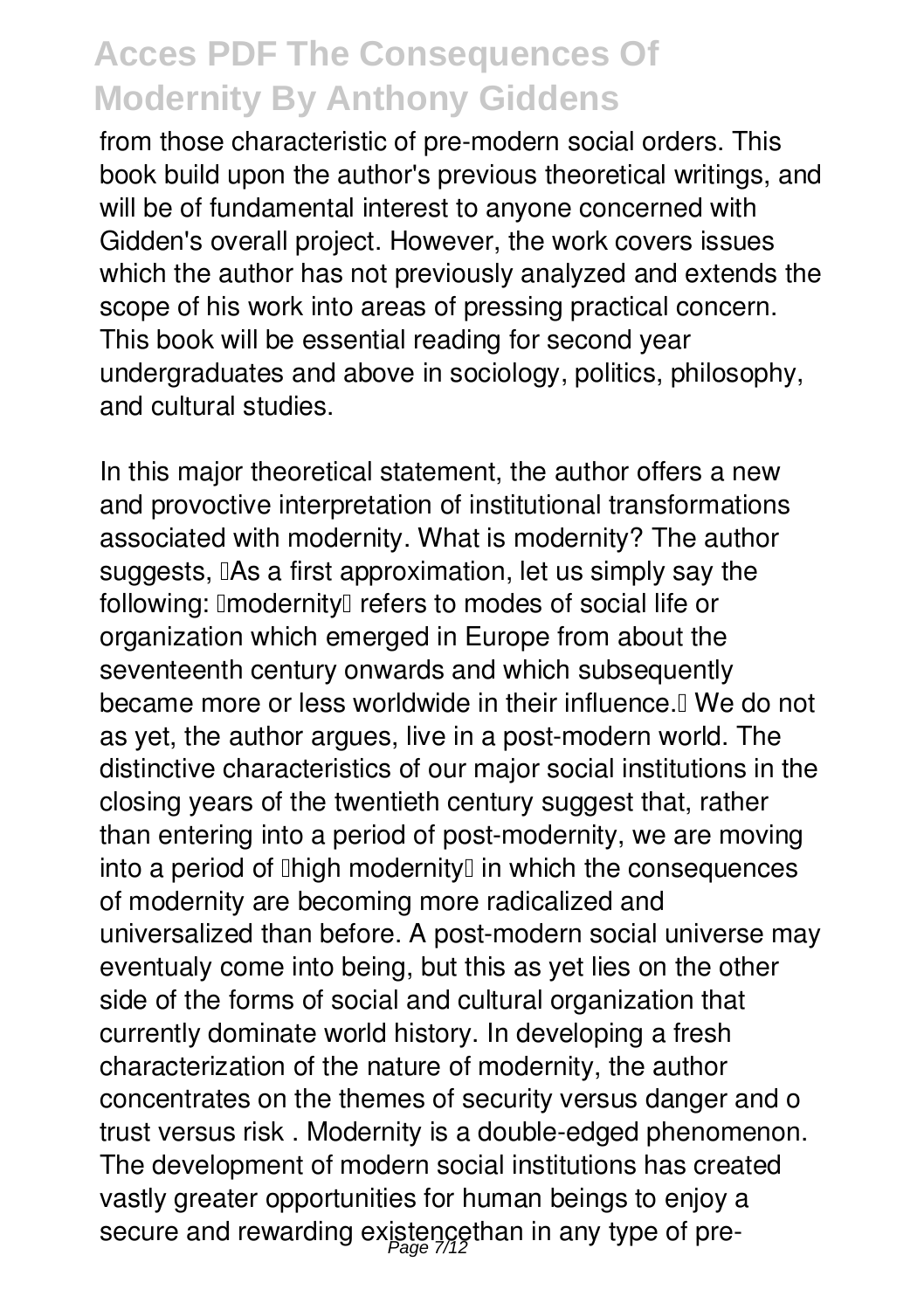modern system. But modernity also has a somber side that has become very important in the present century, such as the frequently degrading nature of modern industrial work, the growth of totalitarianism, the threat of environmentsal destruction, and the alrming development of military power and weaponry. The book builds upon the author<sup>1</sup>s pevious theoretical writings and will be of great interest to those who have followed his work through the years. However, this book covers issues the author has not previously analyzed and extends the scope of his work into areas of pressing practical concern.

This major study develops a new account of modernity and its relation to the self. Building upon the ideas set out in The Consequences of Modernity, Giddens argues that 'high' or 'late' modernity is a post traditional order characterised by a developed institutional reflexivity. In the current period, the globalising tendencies of modern institutions are accompanied by a transformation of day-to-day social life having profound implications for personal activities. The self becomes a 'reflexive project', sustained through a revisable narrative of self identity. The reflexive project of the self, the author seeks to show, is a form of control or mastery which parallels the overall orientation of modern institutions towards 'colonising the future'. Yet it also helps promote tendencies which place that orientation radically in question - and which provide the substance of a new political agenda for late modernity. In this book Giddens concerns himself with themes he has often been accused of unduly neglecting, including especially the psychology of self and self-identity. The volumes are a decisive step in the development of his thinking, and will be essential reading for students and professionals in the areas of social and political theory, sociology, human geography and social psychology.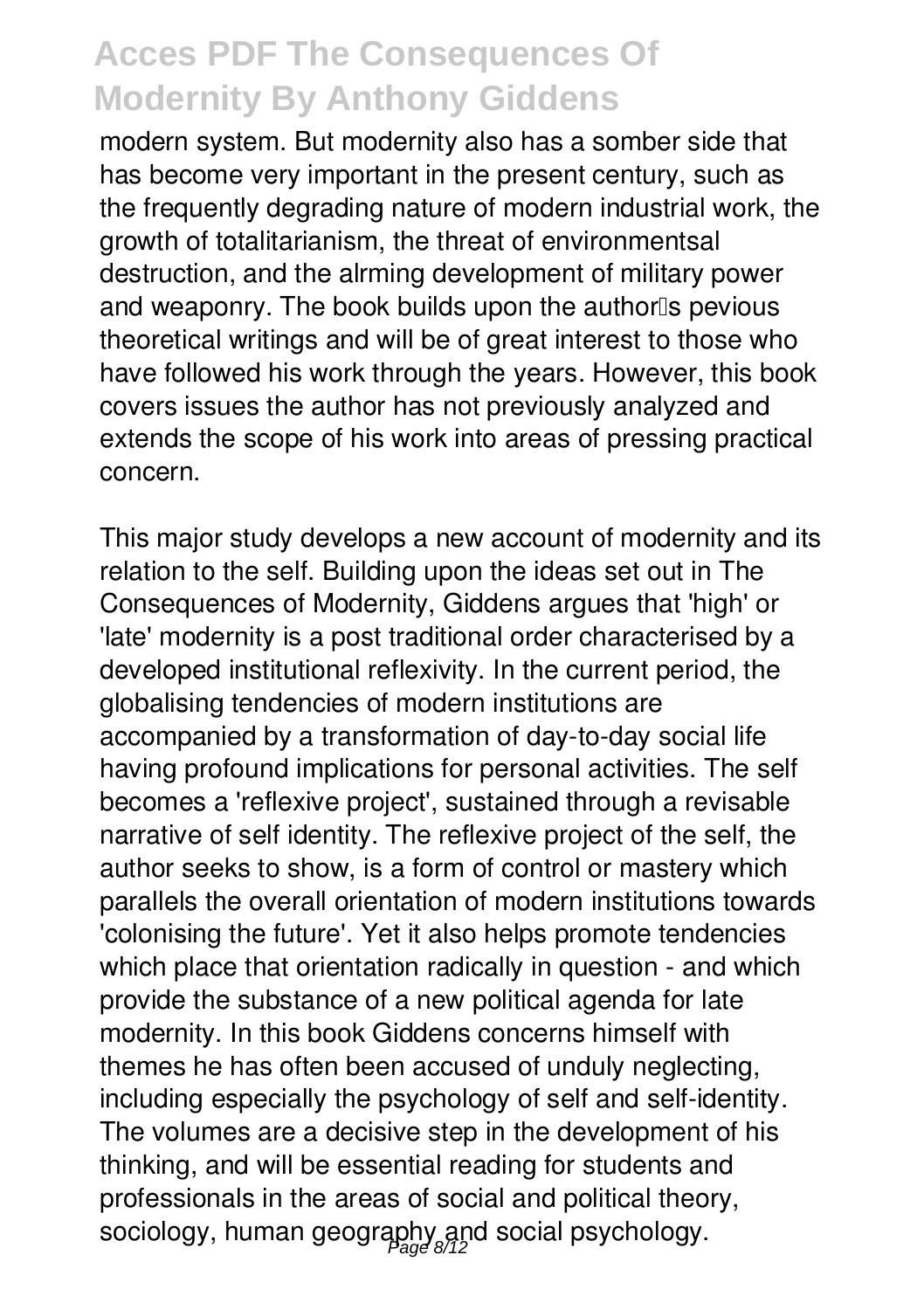'Before the current global era it is impossible to imagine that comparable events [like September 11] could have occurred, reflecting as they do our new-found interdependence. The rise of global terrorism, like world-wide networks involving in money-laundering, drug-running and other forums of organised crime, are all parts of the dark side of globalisation.' From the new Preface This book is based on the highly influential BBC Reith lecture series on globalisation delivered in 1999 by Anthony Giddens. Now updated with a new chapter addressing the post-September 11th global landscape, this book remains the intellectual benchmark on how globalisation is reshaping our lives. The changes are explored in five main chapters: \* Globalisation \* Risk \* Tradition \* Family \* Democracy.

The production of  $\mathbb I$ human waste $\mathbb I$   $\mathbb I$  or more precisely, wasted lives, the **Isuperfluous** populations of migrants, refugees and other outcasts  $\mathbb I$  is an inevitable outcome of modernization. It is an unavoidable side-effect of economic progress and the quest for order which is characteristic of modernity. As long as large parts of the world remained wholly or partly unaffected by modernization, they were treated by modernizing societies as lands that were able to absorb the excess of population in the **Ideveloped countries**<sup>I</sup>. Global solutions were sought, and temporarily found, to locally produced overpopulation problems. But as modernization has reached the furthest lands of the planet, Iredundant population<sup>[]</sup> is produced everywhere and all localities have to bear the consequences of modernity<sup>[]</sup> global triumph. They are now confronted with the need to seek  $\mathbb I$  in vain, it seems  $\mathbb I$ local solutions to globally produced problems. The global spread of the modernity has given rise to growing quantities of human beings who are deprived of adequate means of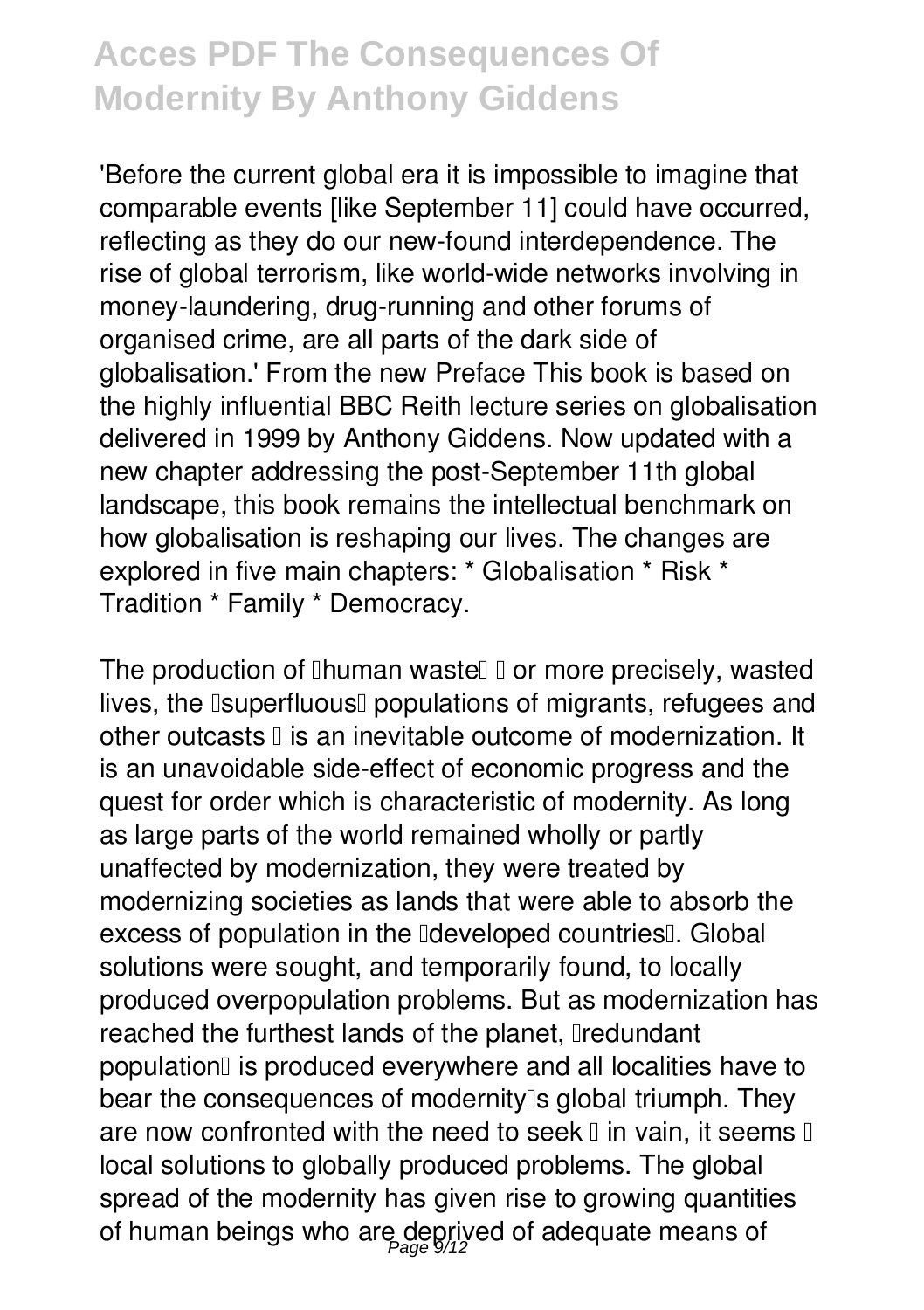survival, but the planet is fast running out of places to put them. Hence the new anxieties about *limmigrants* and Dasylum seekersD and the growing role played by diffuse **Isecurity fearsI** on the contemporary political agenda. With characteristic brilliance, this new book by Zygmunt Bauman unravels the impact of this transformation on our contemporary culture and politics and shows that the problem of coping with **Ihuman wastell** provides a key for understanding some otherwise baffling features of our shared life, from the strategies of global domination to the most intimate aspects of human relationships.

How do states distinguish friends from enemies, partners from competitors, and communities from outsiders? Community Under Anarchy shows how the development of common social identities among political elites can lead to deeper, more cohesive forms of cooperation than what has been previously envisioned by traditional theories of international relations. Drawing from recent advances in social theory and constructivist approaches, Bruce Cronin demonstrates how these cohesive structures evolve from a series of discrete events and processes that help to diminish the conceptual boundaries dividing societies. Community Under Anarchy supports this thesis through a new and original interpretation of the Concert of Europe, the Holy Alliance, and the political integration of Italy and Germany. In the wake of the upheavals created by the French Revolution and the revolutions of 1848, political elites helped to validate new forms of governance by creating transnational reference groups from which they could draw legitimacy. As a result, European states were able to overcome the polarizing effects of anarchy and create a concert system, a common security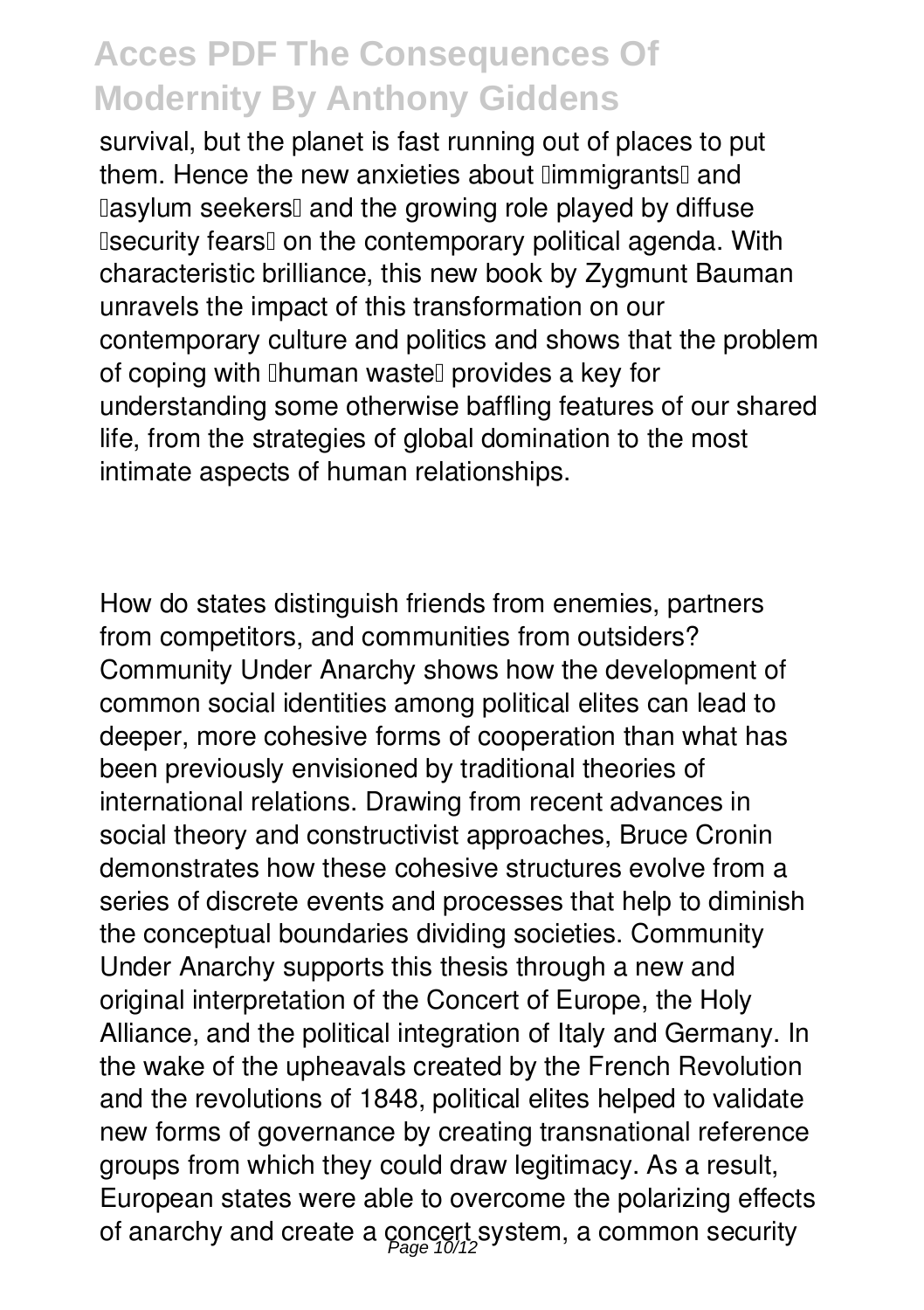association, and two amalgamated security communities. The empirical cases demonstrate how socially derived identities can shape state preferences and create new roles for state leaders.

Protecting Children in Time provides a highly original analysis of the origins and development of the taken-for-granted notion that it is possible through social intervention to protect children from avoidable harm and even death, to protect children in time . By using case-studies which span the past 120 years of 'modern' practices and drawing on the work of leading social theorists of modernity and risk society it provides a new way of thinking about constructions of child abuse as a social problem and child protection as a latemodern expert system and experience. It proposes new ways of conceptualizing relationships between professionals, children at risk and families and deepens our understanding of what effective interventions have to involve.

In this new book, Bauman examines how we have moved away from a 'heavy' and 'solid', hardware-focused modernity to a 'light' and 'liquid', software-based modernity. This passage, he argues, has brought profound change to all aspects of the human condition. The new remoteness and unreachability of global systemic structure coupled with the unstructured and under-defined, fluid state of the immediate setting of life-politics and human togetherness, call for the rethinking of the concepts and cognitive frames used to narrate human individual experience and their joint history. This book is dedicated to this task. Bauman selects five of the basic concepts which have served to make sense of shared human life - emancipation, individuality, time/space, work and community - and traces their successive incarnations and changes of meaning. Liquid Modernity concludes the analysis